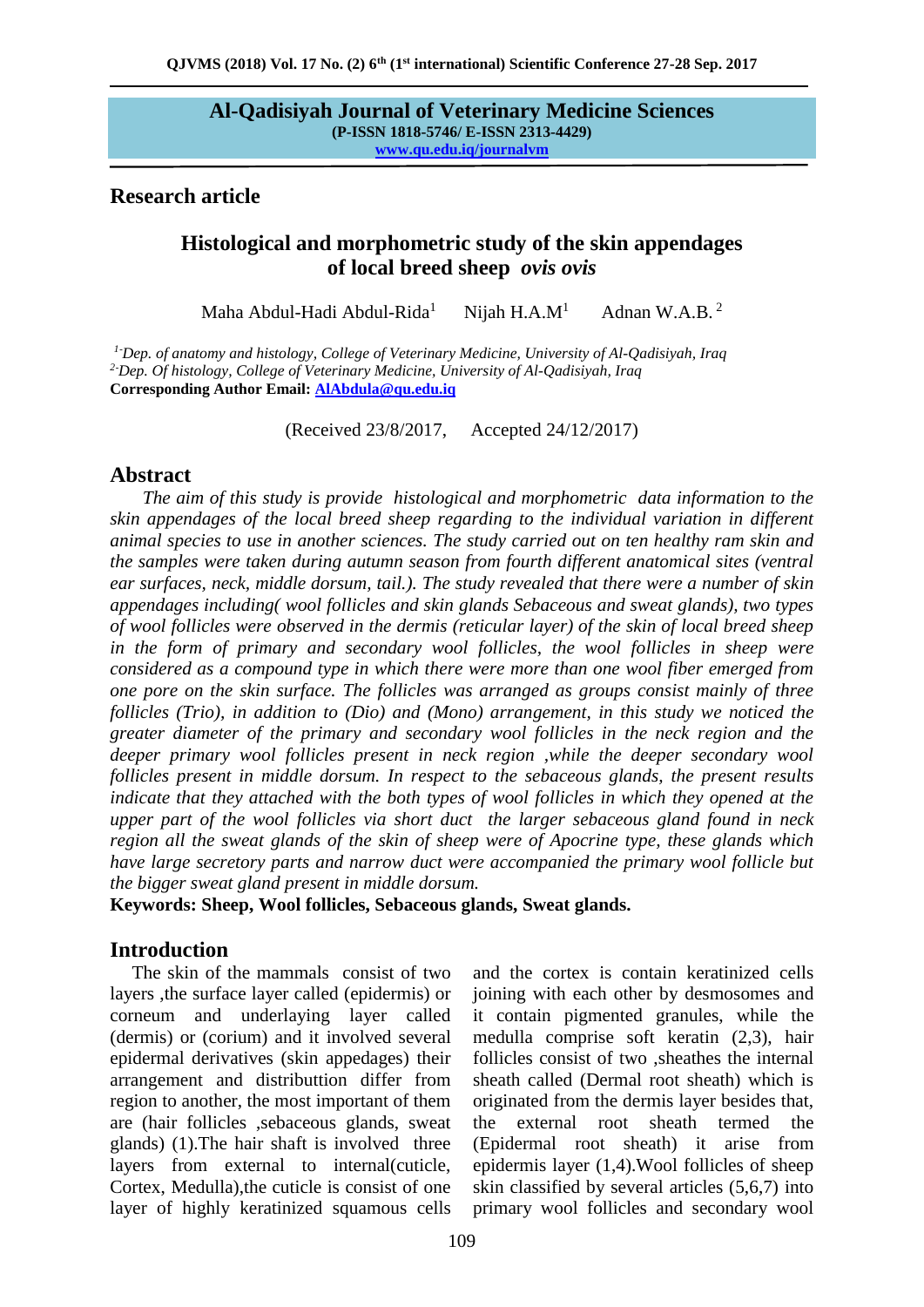follicles, primary type is the bigger and deeper follicles into the dermis layer also it associated with sebaceous and sweat glands, but the secondary follicles has small diameter and it found near the surface layer of the skin and it complained only by sebaceous glands. Many authors mention the type of hair follicles in different domestic animals like in horse and cattle they are simple follicles(8),even though the compound hair (wool) follicles seen in camel and sheep(9). Sebaceous glands is another skin appendages it is simple branched alveolar glands emarginated from the epithelial of the hair root canal (10,11), so the most sebaceous glands accompanying with hair follicles, their secretion (sebum)released to the outer surface of the skin through the follicles (11).this glands has two type of cells (basal and secretory) cells, all cells of this gland hydrolysis and released with lipid droplet because it has (Holocrine type secretion) (12,13). The sebum act as antifungal, antibacterial and thermal insulation material and play important role in formation of vitamin-D (14). Sweat glands is more important skin appendages, it's simple tubular coild gland, coiled secretory portion present in deep portion of the dermis layer of the skin and the duct of this gland reach to the outer surface passing through the epidermis layer (15). The cells of secretory segment of sweat gland is larger than cells of canal portion and they are simple cuboidal cells surrounding by myoepithelial cells, but the canal lining by stratified cuboidal cells (16).the function of the sweat gland is thermoregulation and maintain the water-ion balance of living body organism (17, 18). In mammals sweat gland dividing into two type

# **Results**

The current study revealed that the skin of sheep comprise two important layers. The outer layer called (epidermis) and the inner layer termed (dermis). The skin appendages (wool follicles, sebaceous glands, sweat glands) present in dermis layer Figure (1).

(Apocrine and Merocrine) glands according to the histological structure and function of it, but the Apocrine sweat gland is the most numerous type distribution (19,20).

# **Materials and Methods Ethical approval**

The Animal Ethical Committee of Veterinary Medicine College, University of Al-Qadisiyah, Iraq, has approved the present study under permission No: 440

Ten adult ram aged 1-1.5 years were clinically healthy used for histological and morphometric study, the samples were collected from AL-Qadisiyah abattoir during autumn season from fourth different anatomical sites (ventral ear surface, neck, middle dorsum, tail), after the animals were slaughter, we prepared the samples by removing wool of skin sheep genially by special cream for (5-10) minute. Specimen of the skin was taken and fixed in 10% formalin, then washing for two hour and dehydration by ascending series of ethanol 70%, 80% , 90%, 100% in which two times 1-2 hour, clearing by using xylene twice times for half hour and embedding in paraffin wax two times for two hour after that blocks sectioned by rotary microtome with 5-6 micrometre in thickness and staining with Harris hematoxylin and Eosin stain (H&E) and the( mean and the standard error) of the diameter of primary and secondary wool follicles and the depth of them into dermis layer and also the length and width of sebaceous glands and the secretory portion of sweat glands measured by coulometerchamber and documented by digital camera (21, 22, 23).

Histological examination of skin samples shown existing of compound wool follicles in the region, which has abundant wool fibres like in neck and middle dorsum area. They have (Trio) arrangement of primary wool follicles and (Dio or Trio) arrangement of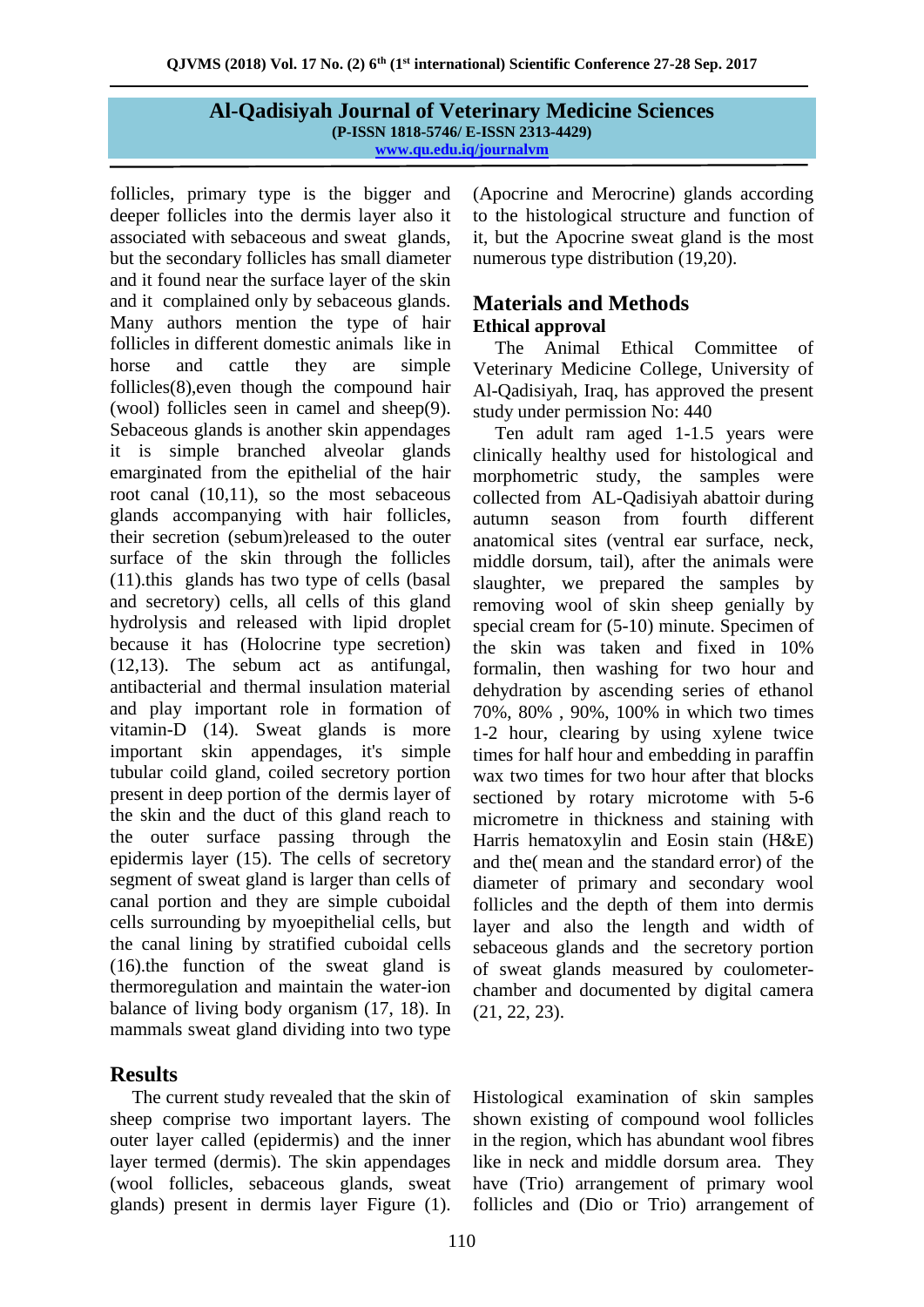secondary wool follicles Figure (2).moreover we noticed the ( Dio) arrangement of the primary follicles with group of secondary follicles and besides that (Mono) arrangement of primary follicles (one wool follicle with group of secondary follicles) Figure (2). In the existing study we noticed in low density wool follicles sites like in ventral surface of ear (Mono) arrangement of primary follicles. Generally all studied area revealed the primary follicles larger than secondary follicles Figure (3) and the sebaceous and sweat glands associated with primary wool follicles ,while only sebaceous glands seen with secondary follicles. The histological section shown the hair follicles are tubular invaginations of epidermis, the developers down growths of the epidermis into the dermis. Hair is made up of columns of dead keratinised cells (!). In the middle of wool, follicles there is wool fibre consist of three keratinized layers. The external layer called cuticle it involved one layer of highly keratinized cells Middle layer contain keratinized cells the long axis of them are parallel with the root of follicle and has elongated nucleus ,while the third internal layer comprise cuboidal or flat cells with round nucleus and existing of pores between cells Figure (4).There are two root sheath surrounding the wool fibre are (internal and external) (4,5), the internal sheath contain three layers of keratinised cells (Henle's layer consist of one layer of keratinized cells while Huxley's layer has 1-3.Lyers of keratinized cells hold (Trichohyaline granules) and the last layer termed inner cuticle layer contain one layer of cells, these cells distingrates that the duct of sebaceous gland enter into the wool fibre. This study noticed the external root sheath cells connected with stratum Basal and st. Spinosum layer of epidermis Figure (6), this sheath separated from dermis by glassy membrane. The terminal wide segment of wool follicle named wool bulb surrounded The dermal papilla Figure (7), the diameter of primary follicles changed in different studied area, the higher diameter

measured in neck region (325.55)µm Table (1),but the lesser diameter recorded in ventral surface of ear $(85.44)$ um T. $(1)$ , also the size of secondary follicles varied in fourth studied sites, greater diameter of it seen in neck region  $(87.16)$  µm T. $(1)$ , while smaller one shown in tail samples  $(54.65)\mu m$  T.(1). The current study revealed the depth of wool follicles into dermis layer differ from one region to another, higher depth of primary follicles noticed in neck site (1825.56)µm T. (2) and lesser depth in ventral surface of ear  $(316.07)\mu$ m. T. $(2)$  However bigger depth of secondary follicles present in middle dorsum  $(870.25)\mu m$  T.(2) and smaller depth seen in ventral surface of ear  $(94.20)\mu m$  T.(2). In all examined regions observed sebaceous glands, it's simple branched alveolar Glands which consist of small basal low cuboidal cells resting on basement membrane with dark nucleus, but the central cells has bigger size contain several layers of dark nucleus cells and light cytoplasm Figure (8).In all considered histological sections revealed sebaceous glands accompanied with primary and secondary wool follicles. Figure (1). Sebaceous glands have variable size, so the larger sebaceous glands shown in neck area  $(241.81)\mu m$  T.(3) and smaller sebaceous gland noticed in ventral ear surface (110.75) µm T,(3). Sweat gland is another skin appendages examined in our study, they are apocrine type in all studied area, and this gland has straight canal and coiled secretory portion. The duct of sweat gland consist of double layer of cuboidal cells with central nucleus Figure (9). the duct of this canal penetrate the primary wool follicle before it opened into the outer surface of the skin, the secretory portion of this gland has wide lumen lining with by one layer of cuboidal cells surrounding with myoepithelial cells Figure (10), this glands present in different sites with varied size, so the longer sweat gland appear in middle dorsum region  $(225.91)\mu m$  T. (4) and the shorter gland present in ventral surface of ear (94.15)µm T.(4).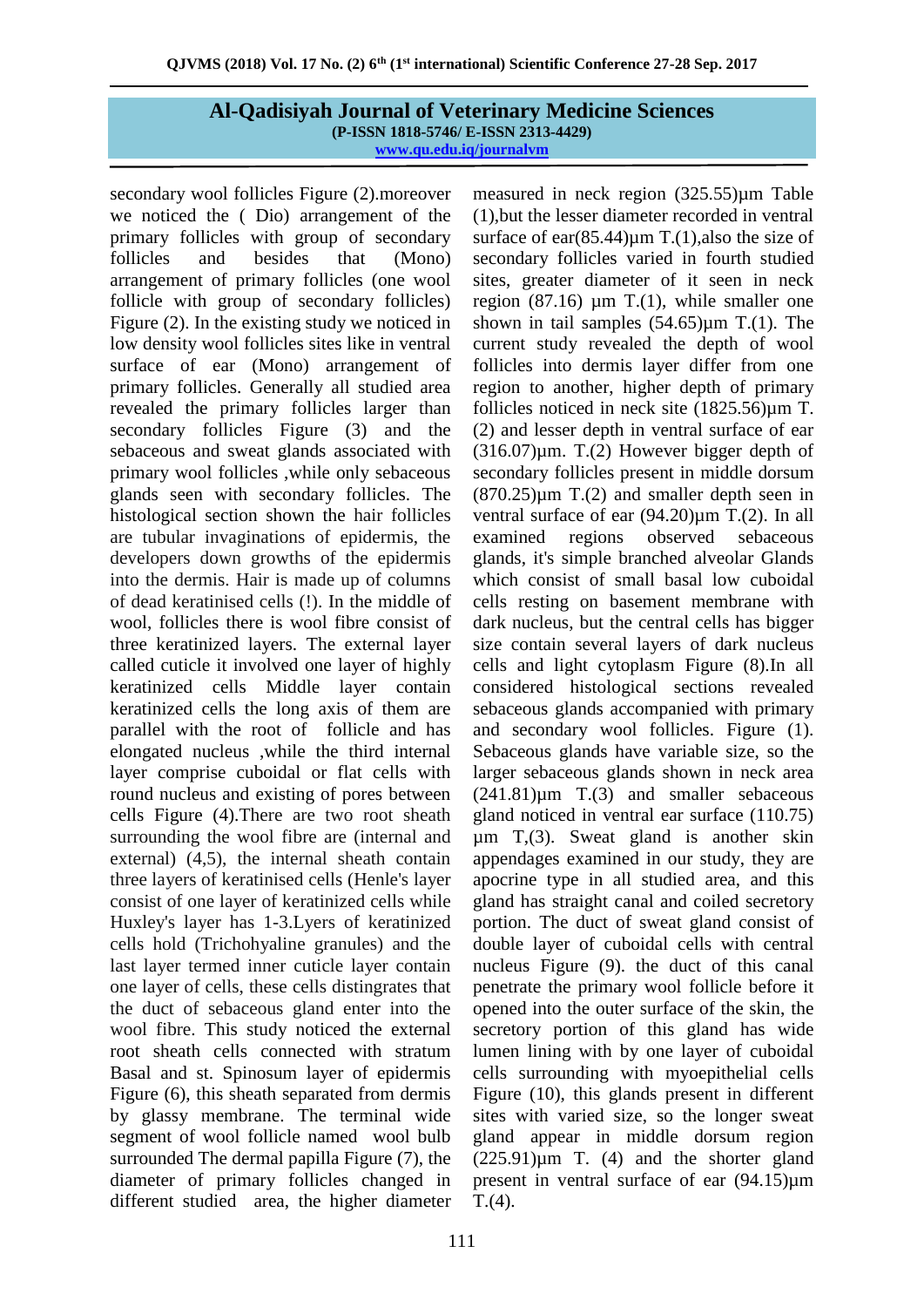| <b>Tail</b>       | <b>Middle Dorsum</b>       | <b>Neck</b>       | Ventral ear<br>surface | <b>Anatomical</b><br>regions                  |
|-------------------|----------------------------|-------------------|------------------------|-----------------------------------------------|
| $200.30 \pm 5.15$ | $220.26 \pm 7.60 \pm 7.60$ | $325.55 \pm 5.95$ | $85.44 + 3.92$         | Diameter of<br>primary follicles<br>Mean±SE   |
| $54.65 \pm 5.70$  | $79.50 + 5.70$             | $87.16 \pm 5.65$  | $57.22 + 3.25$         | Diameter of<br>secondary follicles<br>Mean±SE |

Table (1):-explain the mean diameter ( $\mu$ m) of the primary and secondary wool follicles of the sheep skin

| Table $(2)$ :-explain mean depth $(\mu m)$ of primary and secondary wool follicles of sheep skin |  |  |  |  |
|--------------------------------------------------------------------------------------------------|--|--|--|--|
|--------------------------------------------------------------------------------------------------|--|--|--|--|

| Tail                 | <b>Middle Dorsum</b> | <b>Neck</b>        | <b>Ventral ear</b><br>surface | Anatomical<br>regions                            |
|----------------------|----------------------|--------------------|-------------------------------|--------------------------------------------------|
| $1505.22 \pm 10.418$ | $1725.23 \pm 70.15$  | 1825.56±90.72      | $316.07 \pm 30.21$            | Depth of primary<br>follicles Mean $\pm$ SE      |
| $654.20 \pm 36.96$   | $870.25 + 42.21$     | $840.54 \pm 60.20$ | $94.20 \pm 17.21$             | Depth of secondary<br>follicles<br>$Mean \pm SE$ |

Table (3):-explain the long axis and width( $\mu$ m) of sebaceous gland of the sheep skin

| <b>Tail</b>       | Middle ear        | Neck               | Ventral ear<br>surface ear | Anatomical<br>regions |
|-------------------|-------------------|--------------------|----------------------------|-----------------------|
| $180.00+5.90$     | $225.00 \pm 8.70$ | $241.81 \pm 11.20$ | $110.75 \pm 0.30$          | Long axis $*$ width   |
| $*41.60 \pm 5.10$ | $*35.00 \pm 5.50$ | $*55.37+9.40$      | $*42.00 \pm 3.12$          | of sebaceous gland    |

#### Table (4):-explain the long axis and width ( $\mu$ m) of sweat gland of sheep skin

| Tail                               | Middle dorsum                      | <b>Neck</b>                        | Ventral ear<br>surface            | Anatomical<br>regions                                  |
|------------------------------------|------------------------------------|------------------------------------|-----------------------------------|--------------------------------------------------------|
| $155.47+10.22$<br>$*70.23 + 11.33$ | $225.91 + 31.24$<br>$*68.20+19.82$ | $205.12 + 31.24$<br>$*70.22+17.39$ | $94.15 \pm 7.35$<br>$*36.70+7.49$ | Long axis and<br>Width of sweat<br>gland Mean $\pm$ SE |





**Figure(1):-Vertical section of the skin of neck region shown:- (A)epidermis layer (B)dremis layer (C)wool follicle (D)sebaceous gland (E)sweat gland. (H&E)stain 100 x**

**Figure 2:-Vertical section of the skin of middle dorsum region shown the( trio) arrangment of the primary wool follicles :-((A1,A2,A3) primary wool follicles,(B1,B2) secondary wool follicles (H&E)stain 100x**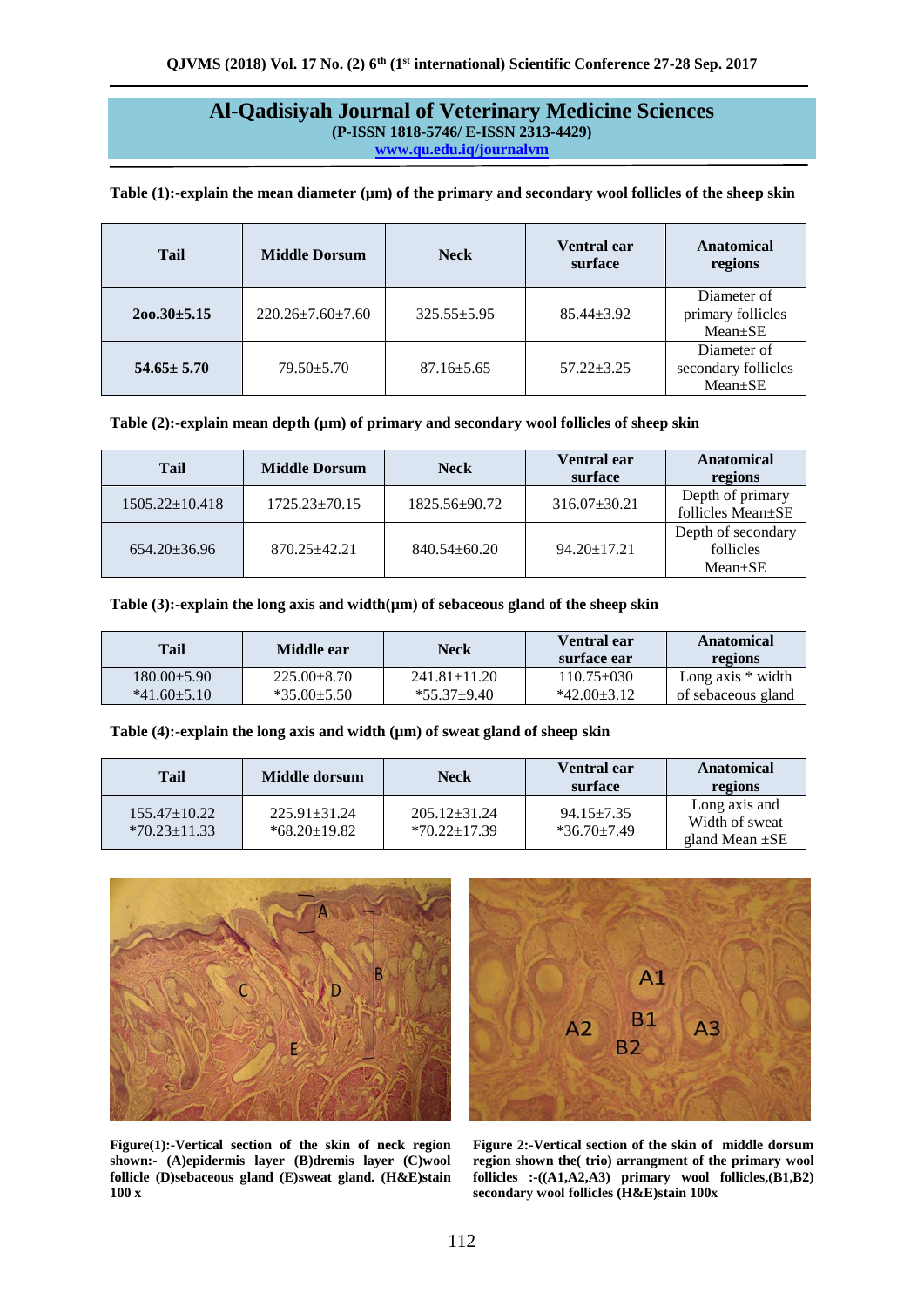

**Figure (3):-Vertical section of the skin of the ventral ear surface region shown :-(A) primary follicle (B1,B2) secondary follicle (H & Estain )1oo x.** 



**Figure (4):-Vertical section of the skin of neck region shown :-(A) cuticle (B)cortex (C)medulla (D)internal root sheath (E) external root sheath.(H&E) stain 200x**



**Figure (5): Verticle section of the skin of tail shown: (A)internal root sheah (B)external root sheath (C)wool fiber. (H&Estain) 100 x.**



**Figure (6): verticle section of the neck region shown external root sheath connected with st.basale and st. Spinosum (** $\rightarrow$ **) (H&E)stain 100 x** 



**Figure (7): verticle section of the middle dorsum region of the skin shown:-(A) wool bulb (B)dermal papilla (H&E)stain 200 x**



**Figure (8): Verticle section of the tail region of sheep skin shown:-(A) one layer of basal cells (B) several layers of central cells.(H&E)stain 2oo x**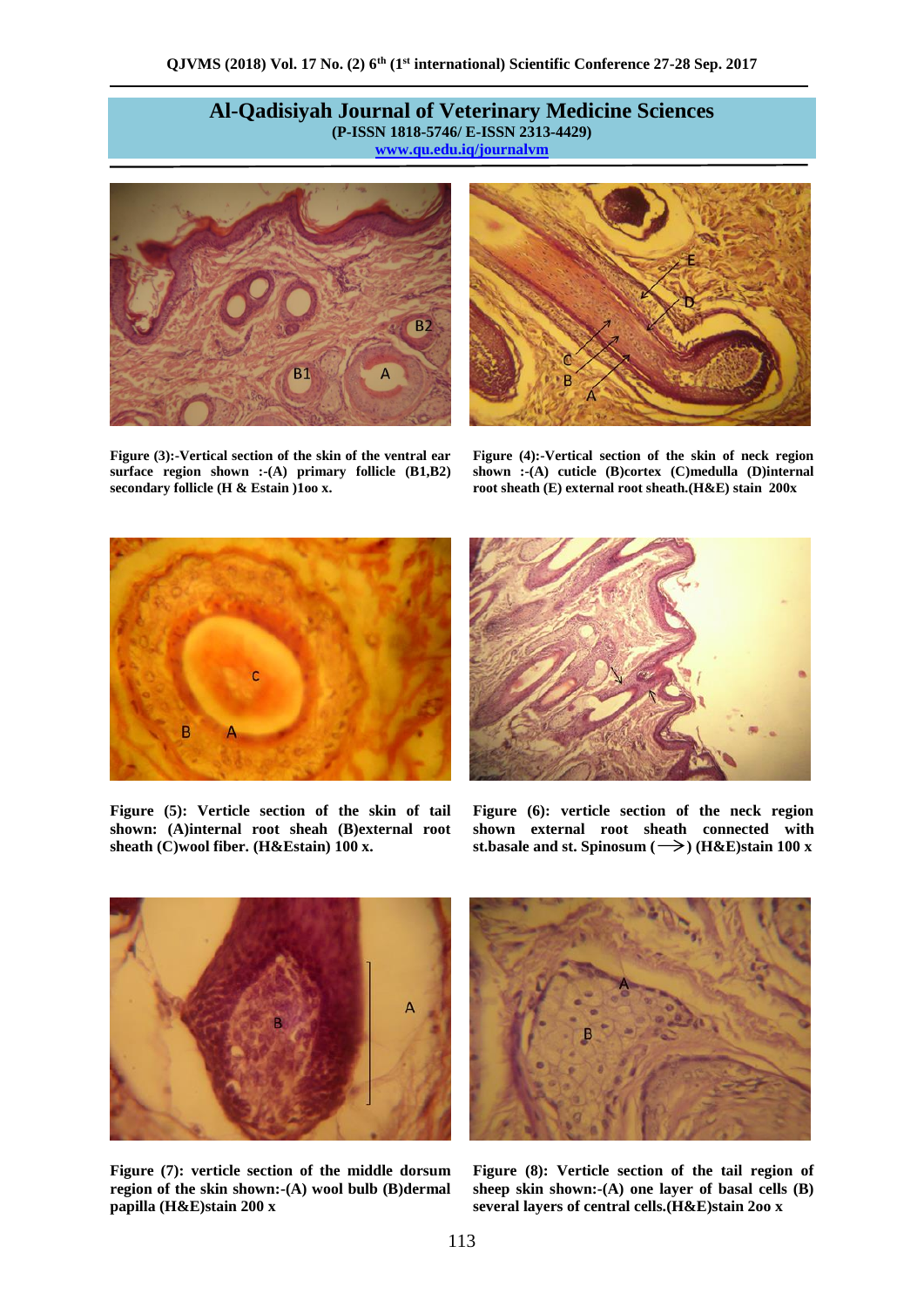

**Figure (9): Vertical section of neck region of sheep skin shown :- (A) the duct of sweat gland consist of two layers of cuboidal epithelial cells (** $\rightarrow$ **) (H&E) stain 200 x**

## **Discussion**

The present histological study revealed the dermis layer of sheep skin in heavy growth wool follicles regions (neck and middle dorsum) contain the (Trio), (Dio) and (mono) arrangement n of wool follicles, our result respected with (24)in American sheep,(25) in goat skin. Different articles described the sites with low growth wool follicles they hold (mono) arrangement primary wool follicles like in ventral ear skin (26) in Iran Lori sheep. Another research's in the skin of ox and buffalo (27), (28) in the skin of camel and (29) in the skin of human revealed present of simple type hair follicles, this result agreement with our finding. Primary wool follicles mean the rough wool fibres ,but the secondary follicles reflected the smooth wool fibres ,the same results seen in the study of the( Merino Australian) sheep (30).Our study present variation in the diameter of wool follicles in selected area ,generally the diameter of primary follicles is larger than the diameter of secondary follicles, in neck region primary and secondary follicles noticed bigger than another studied sites, our finding similar to that in local breed ox (31) and they ensure the diameter of primary follicles are higher in dorsal surface than the ventral surface of the skin area. Also the sex of animals affected in the diameter of follicles, in female the



**Figure (10):- vertical section of ventral ear surface region shown :- (A)the secretory portion of sweat gland lining with one layer of basal cells (B)myoepithelial cells (H&E)stain 200 x.**

primary follicles diameter (2036.02)  $\mu$ m while in male (2633.90) $\mu$ m ,so in female has lesser diameter than male (26). The current study seemed the density of hair follicles differ from one region to another ,so the neck, middle dorsum, and tail regions have higher density of wool fibres ,but the ventral ear surface has few wool follicles, the same results noticed in the study of the skin of camel, small ruminant and ox (31,32,33).Our study observed the sebaceous gland associated with the upper segment of the wool follicle, the sebaceous gland duct penetrate the follicle, many authors described the same result (13 and 24), the study of the skin of one humped camels and the skin of black goat (25,34) they noticed the sebaceous glands in some selected area are lobulated and this result disagreement with our finding. Another articles (35, 36) described sebaceous gland present as a groups accompanying with modified sweat glands in special regions like in infra-orbital ,inguinal and between fingers of animal. The size of sebaceous glands varied in the four anatomical designated sites ,in neck and middle dorsum existing biggest than ventral ear surface and tail and we are agree in this finding with (28).In the study the skin of Egypt buffalo remarked pair of sebaceous glands accompanying with hair follicles, this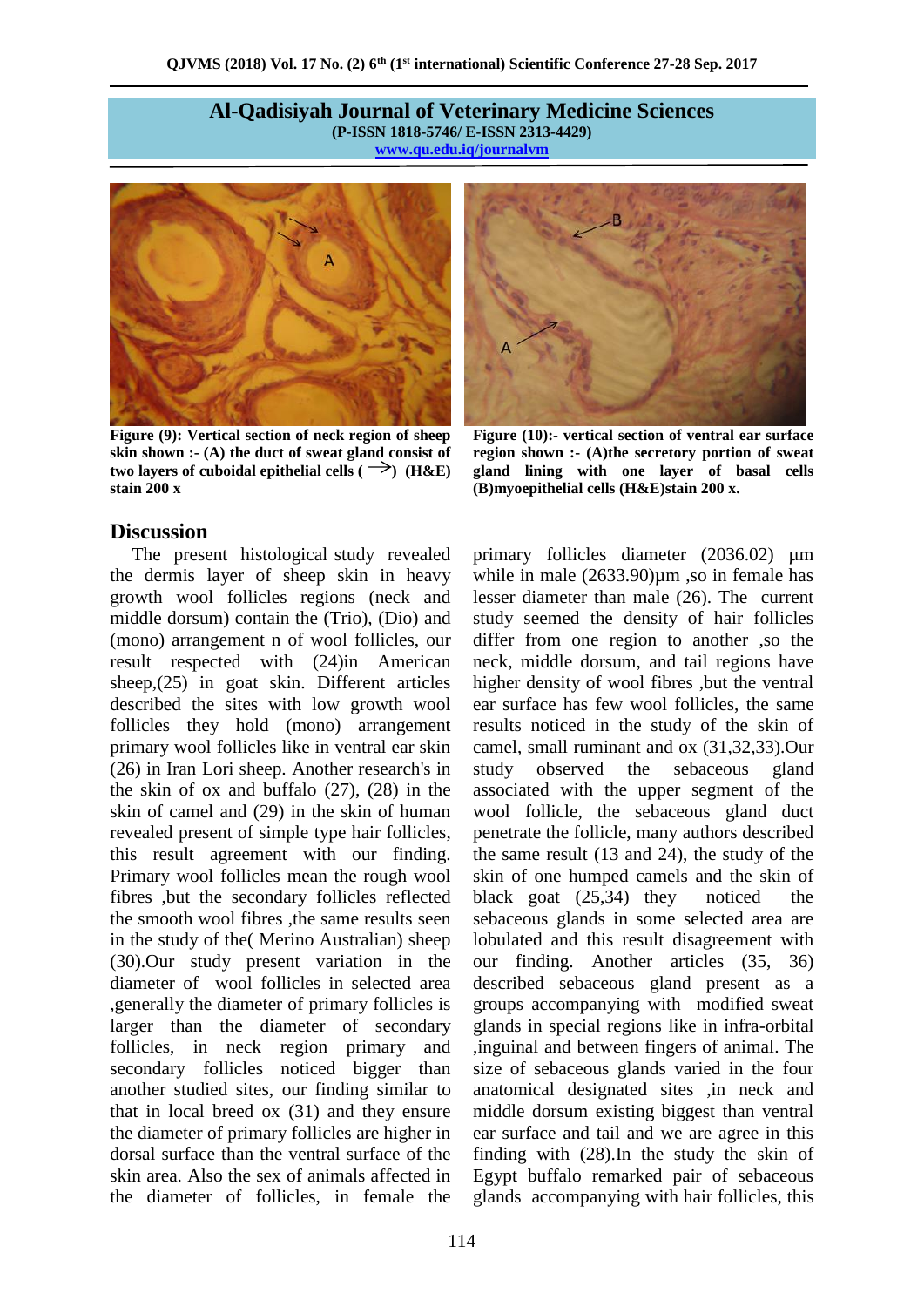observation not approved in our study. The present study in the skin of local breed sheep revealed abundant distribution of Apocrine sweat gland in all selective regions ,it's simple tubular coiled gland ,this result were reported in (37) in ox skin and (35) in local breed goat, also the study of horse skin (38) ensured our finding ,they noticed present of Apocrine sweat gland in most anatomical area except in upper and lower lips skin ,but our pattern is differ with (39) in the study of human skin ,they seen Apocrine sweat gland in only in genital and axillary regions. Our study observed variation in the diameter of secretory portion of sweat glands (T.4) they

## **References**

- 1-Richard W, Hunter J, savin J, Dahl M. Clinical dermatology (4<sup>th</sup>ed) malden massachuesttes USA. Black net publishing. (2008);pp: 268
- 2-Krause WJ, Cutts JH. Concise text of Histology 2nd ed. (1986); pp: 273-282.
- 3-Bragulla HH, Hombergwer DG. Structure and Functions of Keratin Proteins in Simple Stratified Keratinized and Cornified epithelium J. Anat. 214: (2009);516–550
- 4-Dellmann HD. Textbook of Veterinary histology . Lea and Fiebiger. Philadelphia. (1994); Pp: 80-95
- 5-Genkovski D, Gerchev G. Study of the skin Histological structure in ewes from Staroplaninska and Thoroughbred. Biotechnology in animal husbandry Belgrade – Zemun . 23 (5–6). (2007); P: 191–197.
- 6-Colville T, Bassert JM. Clinical Anatomy and physiology for veterinary Technicians. 2<sup>nd</sup> ed. (2008);PP:131–138.
- 7- Banks WJ. Applied Veterinary Histology. William and Wilkins, Baltimore London. (1993);PP : 341– 371.
- 8-Talukdar AH, Calhoun ML, Stinson AW. Microscopic Anatomy of the skin of Horse. Am. J. Vet. Res. 33.12. (1972); pp: 2365-2388
- 9-Kamel G, Schwarz Wars R, Ali AM. Studies on the follicles and apocrine tubular glands in the skin of the one–humped camel. Assiut Vet. Med. J., (1986); 17(34).
- 10-Sar M, Calhoun ML. Microscopic anatomy of the inlegument of the common American goat. Am. J.vet.Res. 252: (1966); 160-180.
- 11-Bonneville MA. Observations on epidermal differentiation in the fatal rat. AM. J. Anat. 123:(1968);147–164
- 12-James GM, Jeffery M. Lookinbill and Marks' principles of dermatology 4<sup>th</sup>ed. (2006); PP: 6.

appeared bigger in middle dorsum region than another anatomical selected area, but this finding not applied with many research's like (40,41) in the study of ram and gazelle skin, they noticed present of this gland with higher diameter in secrotum region. The current study present the duct of sweat gland opened into the primary wool follicle above the orifice of sebaceous gland ,and there is a relationship between the size of secretory segment and diameter of the duct of sweat gland ,the same observation seen in (27, 40 ), besides they noticed a Giant sweat glands in secrotum and muzzle regions.

- 13-William J, Timothy B, Dirk E. Andrews' Disease of the skin: clinical Dermatology  $(10<sup>th</sup>$  ed). Saunders. (2005);p: 2.
- 14-Kligman AM. The uses of Sebum in : Advancecs in Biology of skin. vol. Iv. The Sebaceous glands. Eds. W. Montagna, R.A. Ellis & AF. Silver. oxford, pergaman press. (1963); Pp: 110-124.
- 15-Junqurira LC, Carneiro J. Basic Histology. the McGraw– Hill companies, USA, (2005); pp: 370- 380.
- 16-Gartner LP, Hiatt JL. color atlas of Histology. 4<sup>th</sup> ed. Awolters Kluwer Company, philadephia, London. (2006);222-232.
- 17- Bovell DL, Corbett AD, Holme S, Macdonalld A, Harker M. The absence of apocrine glands in the human axilla has disease pathogenetic implications including axillare hyperhidrosis. Bri. J. dermatol. 150 (6): (2007);1278–1286.
- 18-Munger BL, Brusilow SW. The histophysiology of rat planter sweat gland Anat . Res. 19:(1971) ;6-7.
- 19-James GM, Jeffery M. Lookinbill and Marks' principles of dermatology  $4<sup>th</sup>$ ed . (2006); PP: 6.
- 20-Montagna W. the structure and function of skin. 2 nd ed . Academic Press. New York USA. (1962) ;351-369.
- 21-Luna IG. Manual of histology Staining methods of the armed force institute  $\&$  pathology. 3<sup>ed</sup> McGraw. Hill Book Company. New York. (1968); pp:34-215.
- 22-Bancroft JD, Steven AA. Theory and Practies of Histological Techniques. Churchill. Livingston. Edinbarg , London and New York (1982);PP: 36  $-225.641.$
- 23-Culling CFA, Allison RT, Barr WT. celluler pathology technique  $9<sup>th</sup>$  ed . Butter worth. (1985); PP: 214-216.